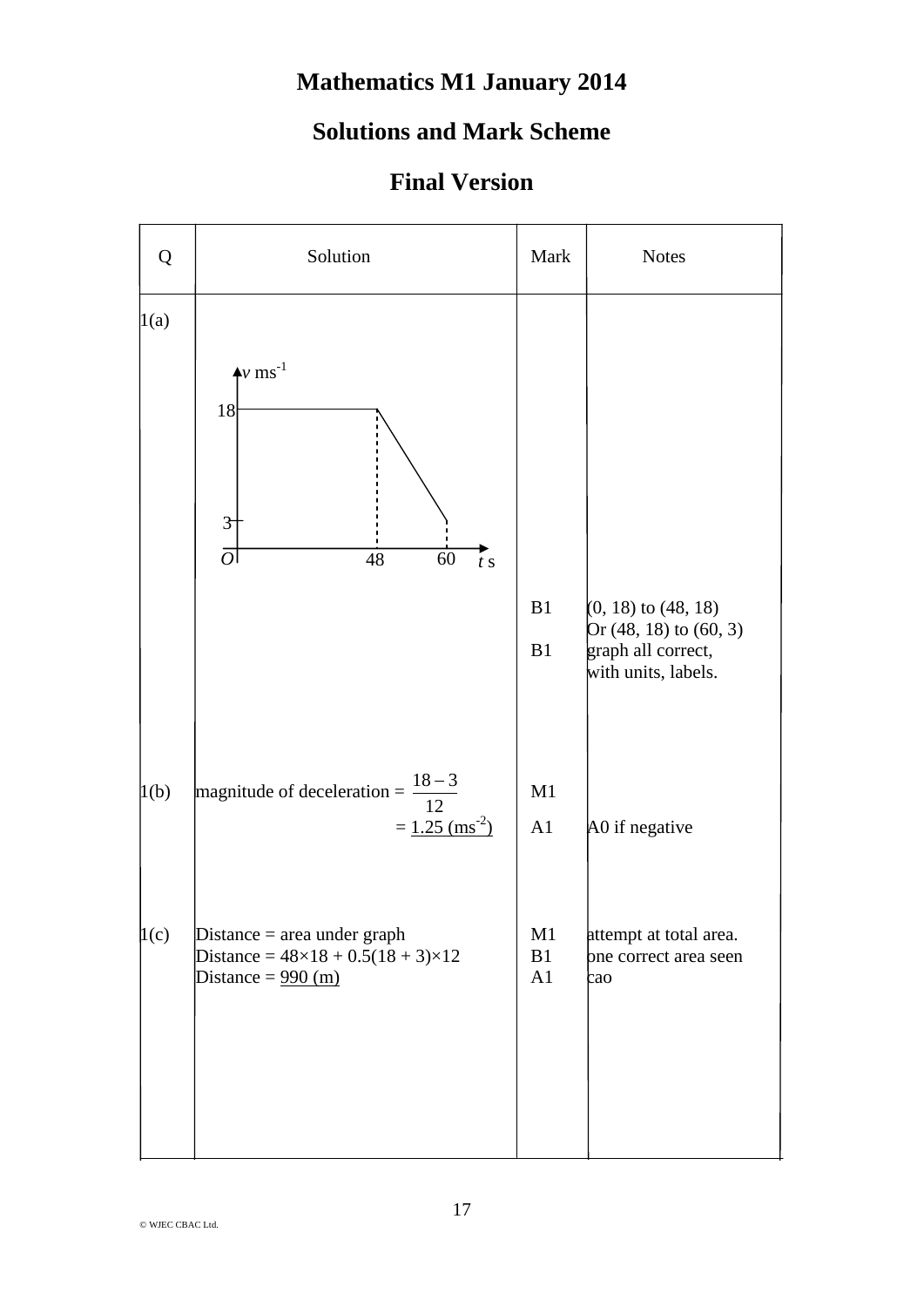| Q    | Solution                                                                                                                                                                         | Mark<br><b>Notes</b> |                                                             |  |  |
|------|----------------------------------------------------------------------------------------------------------------------------------------------------------------------------------|----------------------|-------------------------------------------------------------|--|--|
| 2(a) | Use of $v = u+at$ , $v=0$ , $u=(\pm)7$ , $a=(\pm)9.8$<br>$0 = 7 - 9.8t$<br>$t = \frac{7}{9 \cdot 8} = \frac{5}{7}$ (s)                                                           | M1<br>A1             | þе<br>correct equ solvable for $t$<br> A1                   |  |  |
| 2(b) | Use of $s = ut+0.5at^2$ , $u=(\pm)7$ , $a=(\pm)9.8$ , $t=4$<br>$s = 7 \times 4 + 0.5(-9.8) \times 4^2$<br>$s = 28 - 4.9 \times 16$<br>$s = -50.4$<br>Height of cliff is 50.4 (m) | M1<br>A1<br>A1       | if staged method, one<br>correct distance<br>cao, allow -ve |  |  |
|      |                                                                                                                                                                                  |                      |                                                             |  |  |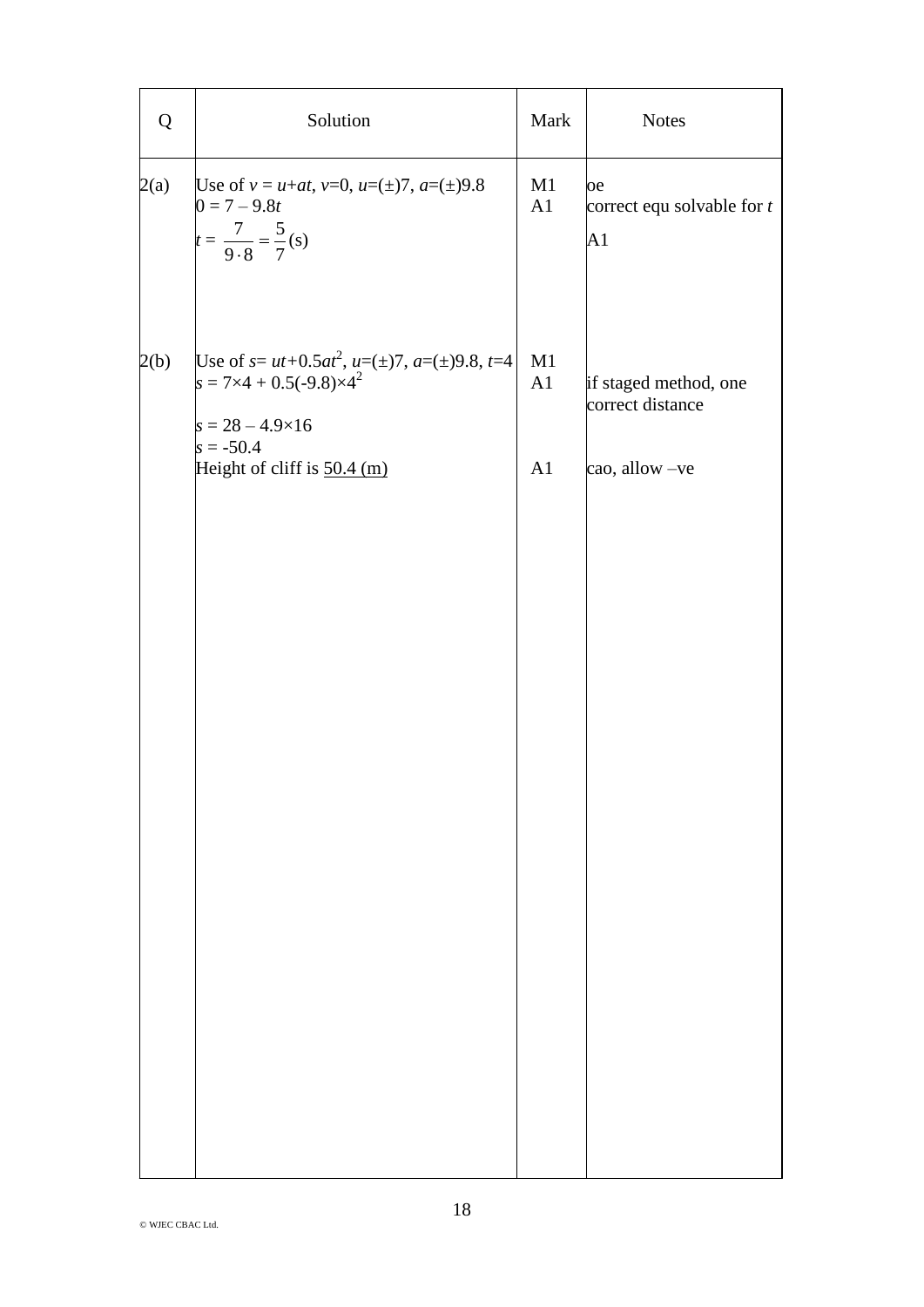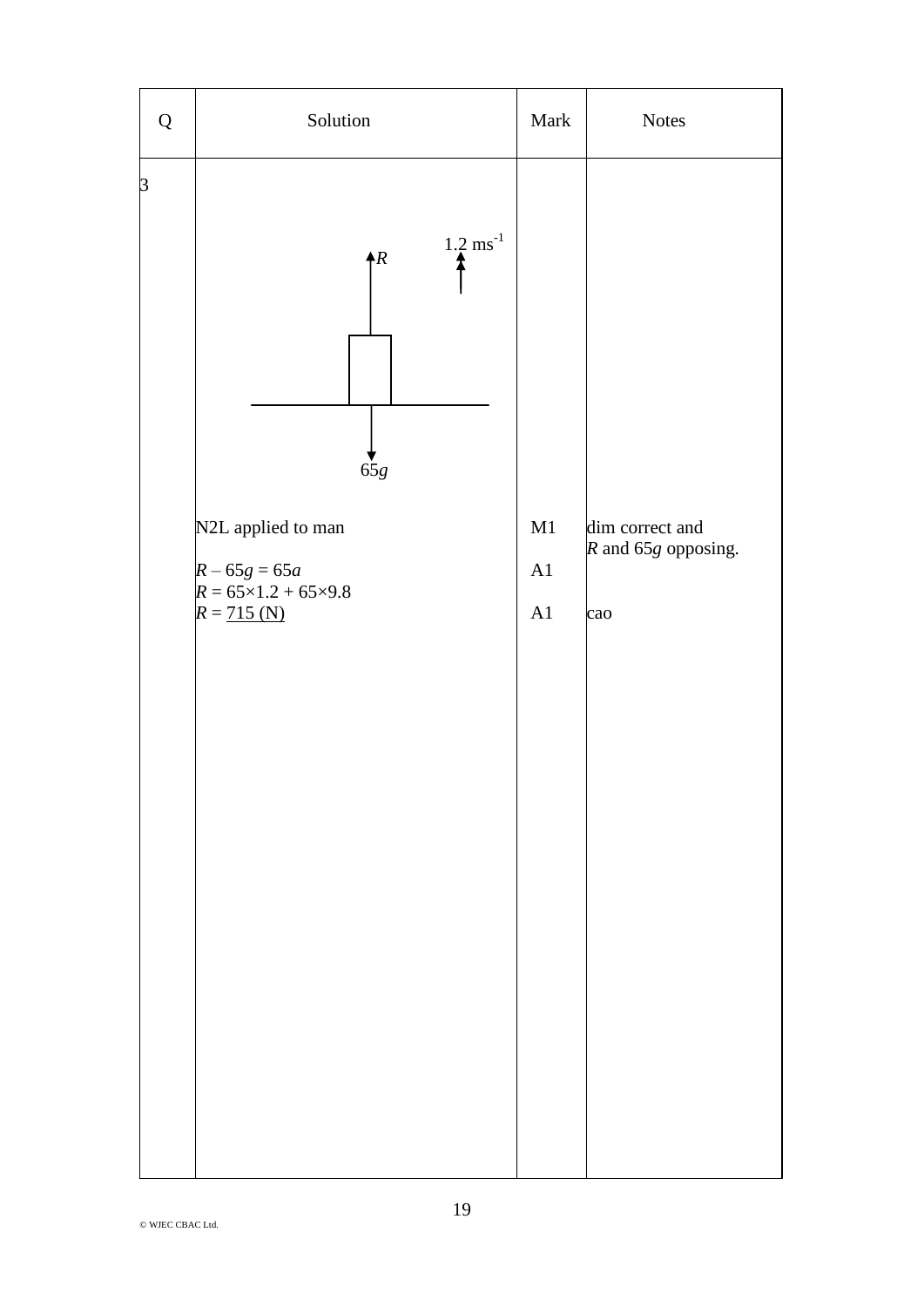| Q       | Solution                                                                                                                                                                                                        | Mark           | <b>Notes</b>                       |
|---------|-----------------------------------------------------------------------------------------------------------------------------------------------------------------------------------------------------------------|----------------|------------------------------------|
| 4(a)(i) | F<br>$\mathcal{R}$<br>60g<br>α                                                                                                                                                                                  |                |                                    |
|         | $R = 60g\cos\alpha$<br>$F = \mu R$<br>$F = 60 \times 9.8 \cos \alpha \times 0.3$<br>$F = 159.87$ (N)                                                                                                            | B1<br>B1       |                                    |
|         | $4(a)(ii)$ N2L applied to object<br>$60$ gsin $\alpha$ - $F = 60a$<br>$60a = 60 \times 9.8 \sin 25^{\circ} - 159.87$<br>$a = 1.48$ (ms <sup>-2</sup> )                                                          | M1<br>A1<br>A1 | all forces, dim correct.<br>ft $F$ |
| 4(b)    | If object remains stationary, component<br>Of weight down slope $\leq$ Friction<br>$60$ gsin $\alpha \leq \mu \times 60$ gcos $\alpha$<br>: least $\mu = \tan 25^{\circ}$<br>$= 0.4663$<br>$= 0.47$ (to 2 d.p.) | M1<br>A1<br>A1 | si                                 |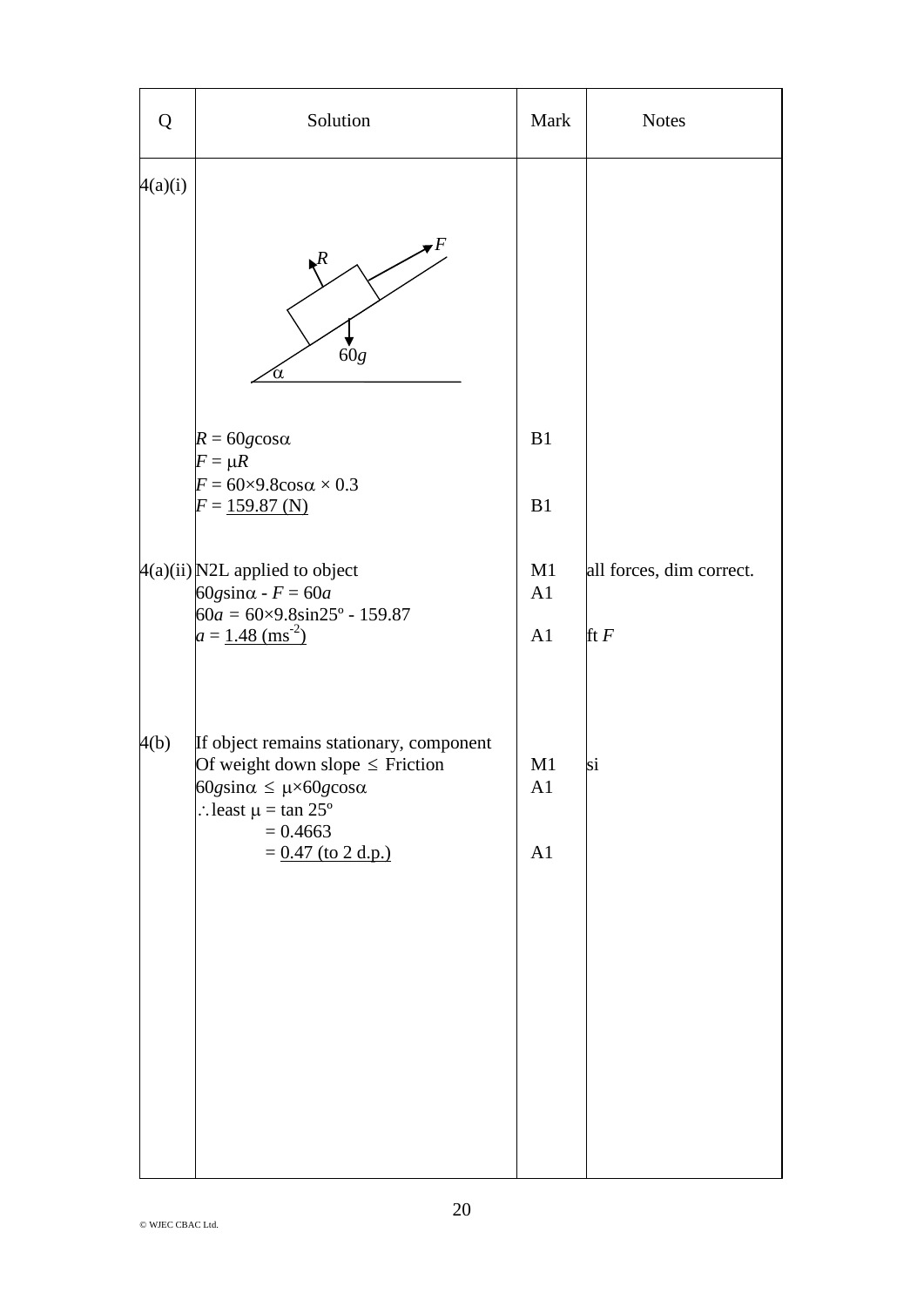| Q              | Solution                                                        | Mark     | <b>Notes</b>                     |
|----------------|-----------------------------------------------------------------|----------|----------------------------------|
| $\overline{5}$ | Resolve in $Q$ direction<br>$Q = 9\sin 60^\circ$                | M1       | equation required                |
|                | $= 9 \times \frac{\sqrt{3}}{2} = 7.794$                         | A1       | cao                              |
|                | Resolve in $P$ direction                                        | M1       | equation required,<br>all forces |
|                | $P + 9\cos 60^\circ = 6$<br>$P = 6 - 9 \times 0.5$<br>$P = 1.5$ | A1<br>A1 | correct equation<br>cao          |
|                |                                                                 |          |                                  |
|                |                                                                 |          |                                  |
|                |                                                                 |          |                                  |
|                |                                                                 |          |                                  |
|                |                                                                 |          |                                  |
|                |                                                                 |          |                                  |
|                |                                                                 |          |                                  |
|                |                                                                 |          |                                  |
|                |                                                                 |          |                                  |
|                |                                                                 |          |                                  |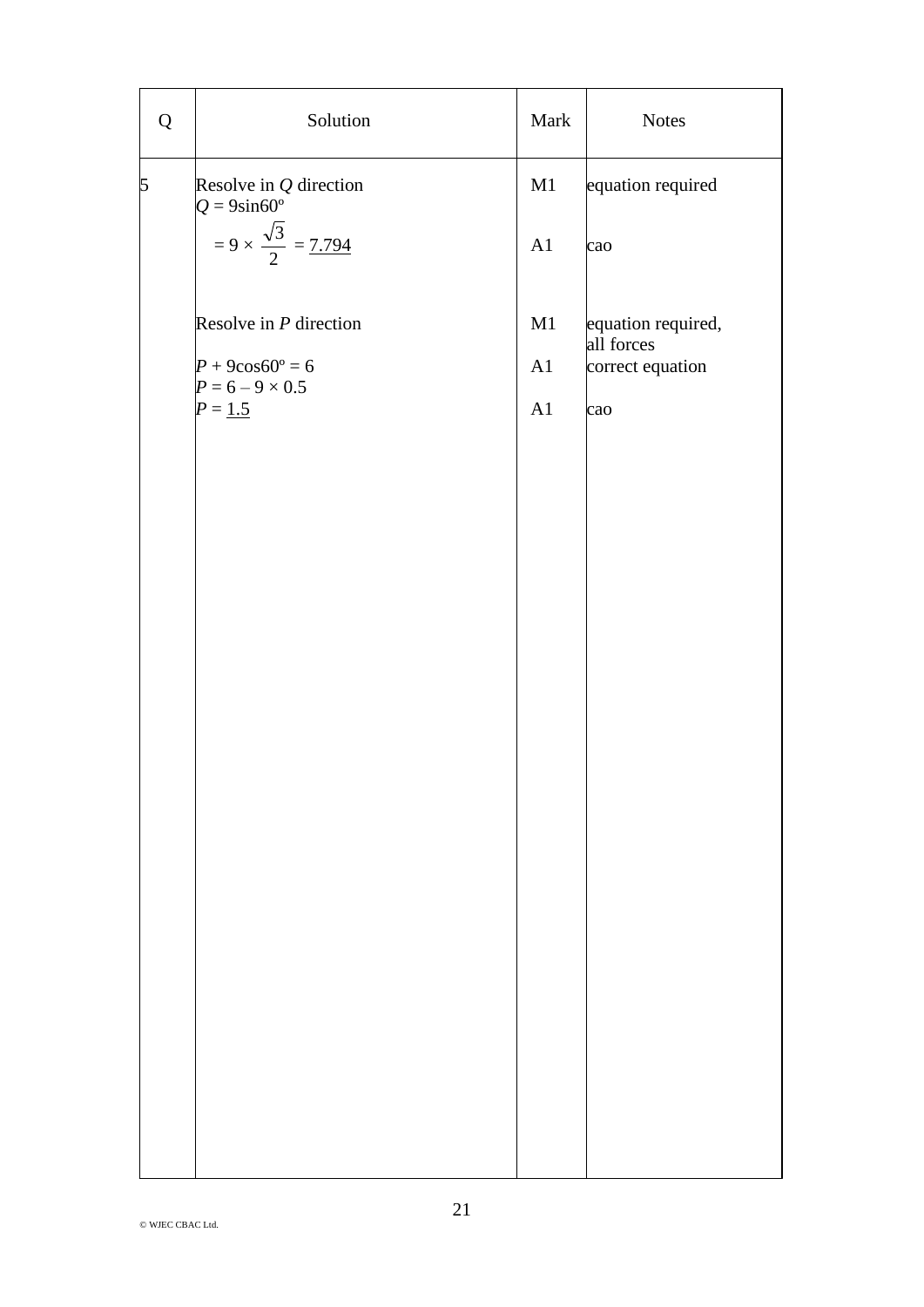| Q    | Solution                                                                                                            | Mark           | <b>Notes</b>                                                           |
|------|---------------------------------------------------------------------------------------------------------------------|----------------|------------------------------------------------------------------------|
| 6(a) |                                                                                                                     |                |                                                                        |
|      | 8400N<br>700N∡<br>$\star_{2100g}$                                                                                   |                |                                                                        |
|      | M <sub>2</sub><br>N2L on whole system<br>(M1)                                                                       |                | all forces in same dir,<br>dim correct. 8400N and                      |
|      |                                                                                                                     |                | resistance opposing.<br>one force missing but<br>must have comp of wt. |
|      | $8400 - 700 - 2100$ gsin $\alpha = 2100a$<br>$8400 - 700 - 5762.4 = 2100a$                                          | A2             | and resistance.)<br>$-1$ each error                                    |
|      | $a = 0.923$ (ms <sup>-2</sup> )                                                                                     | A <sub>1</sub> | cao 3 dp required.                                                     |
| 6(b) |                                                                                                                     |                |                                                                        |
|      | 300N <sup><math>\triangle</math></sup><br>7600g                                                                     |                |                                                                        |
|      | N2L applied to trailer                                                                                              | M1             | all forces, no extra.<br>Dim correct. Either resist.                   |
|      | $T - 300 - 600$ gsin $\alpha = 600a$<br>$T - 300 - 600 \times 9.8 \times \frac{7}{25} = 600 \times \frac{346}{375}$ | A <sub>2</sub> | or comp wt opposing<br>-1 each error                                   |
|      | $T = 2500$ (N)                                                                                                      | A1             | lft a.<br>answers rounding to 2500                                     |
|      |                                                                                                                     |                |                                                                        |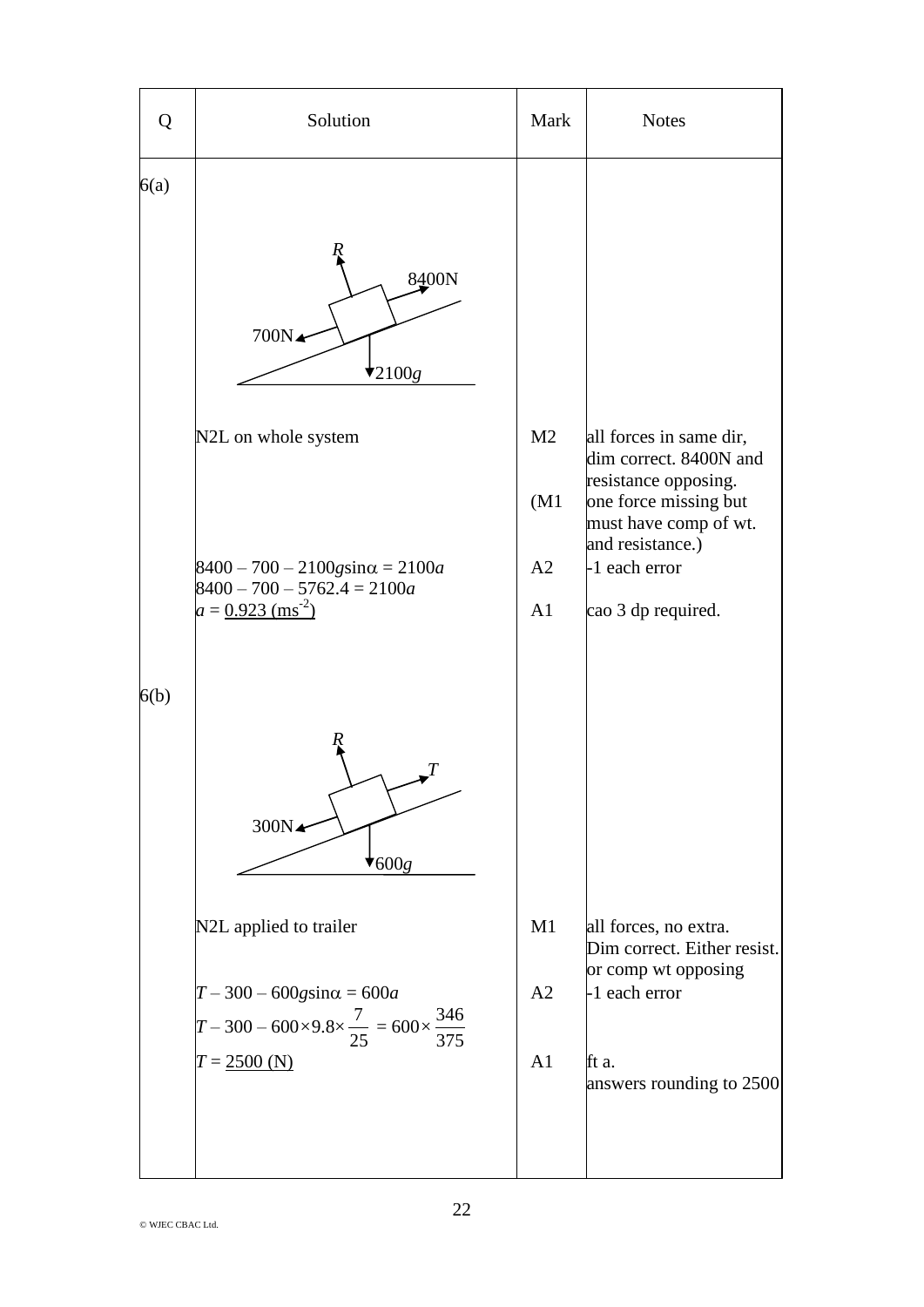| Q    | Solution                                                                                                                                                | Mark                                   | <b>Notes</b>                                                     |
|------|---------------------------------------------------------------------------------------------------------------------------------------------------------|----------------------------------------|------------------------------------------------------------------|
| 7(a) | $\triangle R_X$<br>${\mathcal R}_Y$<br>$A \frac{1}{1}$<br>$\overline{0.8}B$<br>$1.2 \sqrt{0.4}$<br>$\overline{1.2}$<br>1.2<br>$\cdot$ 2<br>84g<br>Mg    |                                        |                                                                  |
|      | $7(a)(i)$ Moments about Y<br>$Mg \times 1.2 = R_X \times 2.4 + 84g \times 0.4$<br>$(9.8\times1.2)M = 2.4\times156.8 + 84\times9.8\times0.4$<br>$M = 60$ | M1<br>B1<br>A <sub>1</sub>             | dim. Correct, all forces,<br>equation, oe<br>any correct moment. |
|      | $7(a)(ii)$ Resolve vertically<br>$R_X + R_Y = Mg + 84g$<br>$R_Y = 144 \times 9.8 - 156.8$<br>$R_Y = 1254.4$ (N)                                         | M1<br>A <sub>1</sub><br>A1             | all forces<br>ft $M$                                             |
|      | $7(b)(i)$ When plank about to tilt about Y<br>$R_Y=0$<br>Resolve vertically<br>$R_X = 60g + 84g$<br>$R_X = 1411.2$ (N)                                  | M <sub>1</sub><br>M1<br>A <sub>1</sub> | si<br>all forces<br>ft $M$                                       |
|      | $7(b)(ii)$ Moments about X<br>$84g \times x = 60g \times 1.2$<br>$x = \frac{6}{7} = \frac{0.86}{x}$<br>Distance of the person from $X = 0.86$ (m)       | M1<br>A <sub>1</sub>                   | dim correct<br>ft $M$                                            |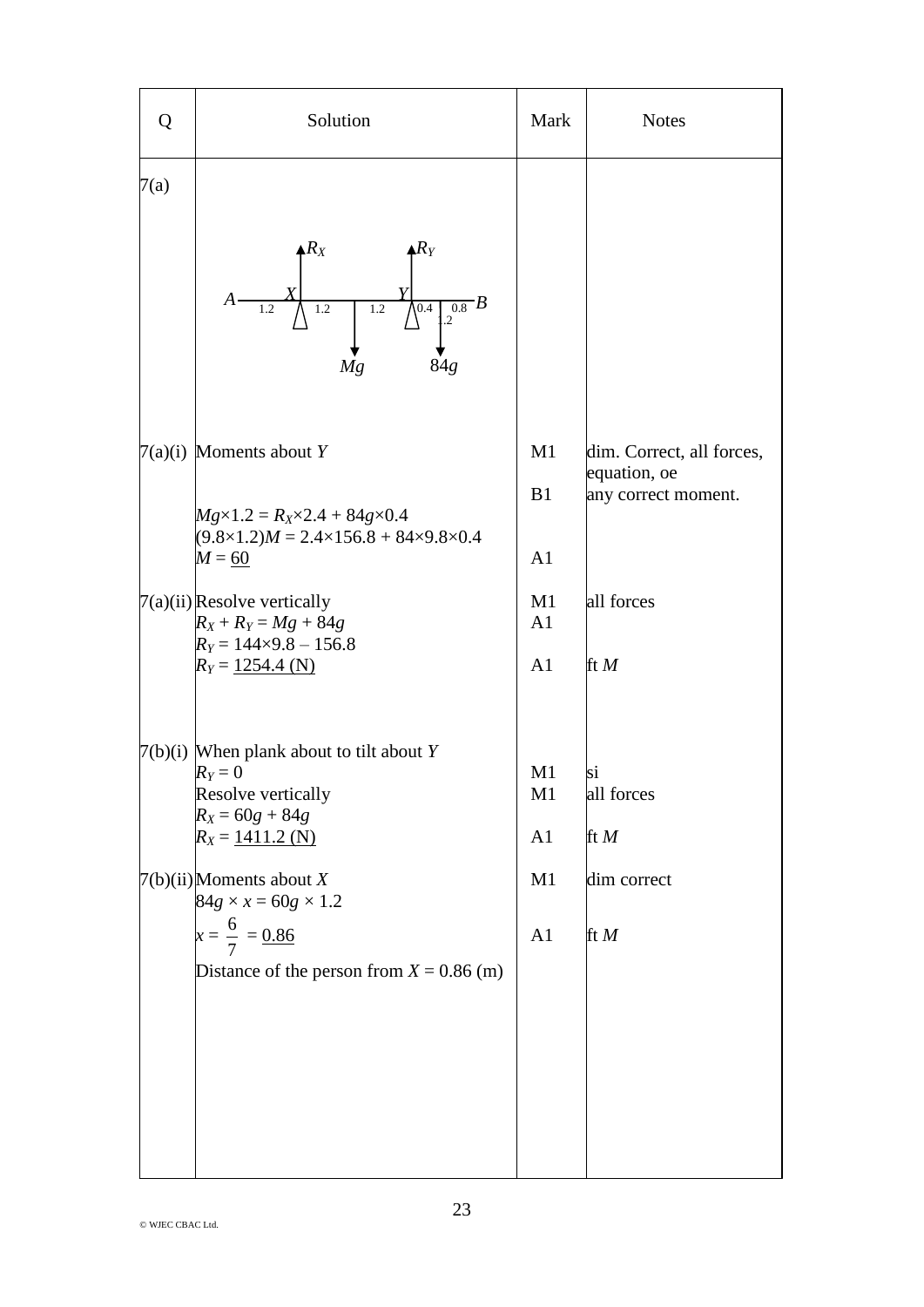| <b>Notes</b>           |
|------------------------|
|                        |
|                        |
| allow different $v$ 's |
|                        |
|                        |
|                        |
|                        |
|                        |
|                        |
|                        |